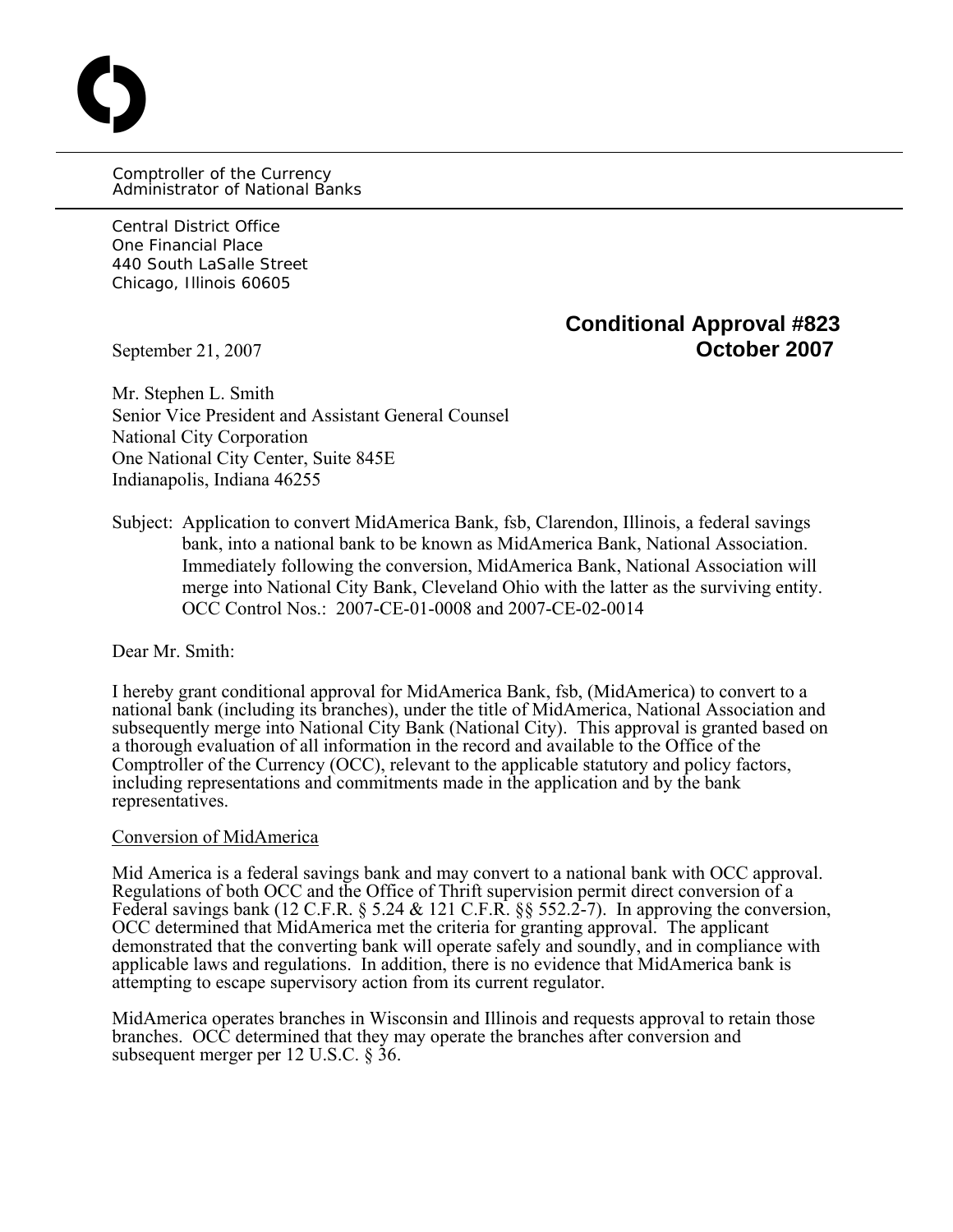Under a separate cover, we will provide you with a list of authorized branches. The list will include branches that are authorized but remain unopened. You are reminded that you must notify this office within 10 days after opening those branches. If they are not opened within 18 months of the date of this letter, the authorization and approval for the unopened branches shall automatically terminate unless the OCC grants an extension of the time period.

After a thorough review of all information available, and reliance upon the representations and commitments made in the application and by the bank's representatives, OCC finds that your conversion application meets the requirements for approval to convert to a national banking association pursuant to 12 C.F.R. § 5.24 as follows:

Title: MidAmerica Bank, National Association Location: 55<sup>th</sup> Street & Holmes Avenue, Clarendon, Illinois

This conversion approval is subject to the following conditions:

- Consent Order prior to conversion, the Consent Order (Order) brought by the United States Department of Justice against MidAmerica in 2002 shall be terminated. You represent that the Order is scheduled to terminate at year-end 2007.
- Nonconforming Assets within two years after the conversion, MidAmerica's or its survivor (National City following the merger) shall bring the activity of pledging assets to private deposits into compliance with national banking laws. Pledging of assets for private deposits is not a permissible activity for national banks.

The conditions of this approval are conditions imposed in writing by the agency in connection with the granting of any application or other request within the meaning of 12 U.S.C. § 1818. As such, the conditions are enforceable under 12 U.S.C. § 1818.

### Merger of MidAmerica into National City

MidAmerica proposes to merge with National City following its conversion to a national banking association with National City as the surviving entity. The merger is legally authorized as an interstate merger transaction under the Reigle-Neal Act, 12 U.S.C. §§ 215a-1 and 1831u(a). In addition, the resultant bank is authorized to retain and operate the offices of the merged bank under the authority of 12 U.S.C.  $\S\S 26(d)$  and  $183u(d)(1)$ .

Following the merger, National City seeks permission to retain and operate two subsidiaries that are wholly owned by MidAmerica (MidAmerica Insurance Agency, Inc. and MidAmerica Re, Inc.). National City proposes to make Mid America Insurance Agency, Inc. a financial subsidiary and MidAmerica Re, Inc. an operating subsidiary. Based on a review of the information in the application and representations by the bank representatives, OCC concludes that National City can retain and operate MidAmerica Insurance Agency, Inc. as a financial subsidiary under the authority of 12 U.S.C. § 24a and 12 C.F.R. § 5.39. Also, OCC has no objection to the activities performed in MidAmerica Re, Inc. since these are permissible national bank operating subsidiary activities under 12 C.F.R.  $\S$  5.34(e)(5)(v)(Q).

The district office must be advised in writing in advance of the desired effective date for the merger so it may issue the necessary certification letter. The effective date must follow the applicable Department of Justice's injunction period and any other required regulatory approval.